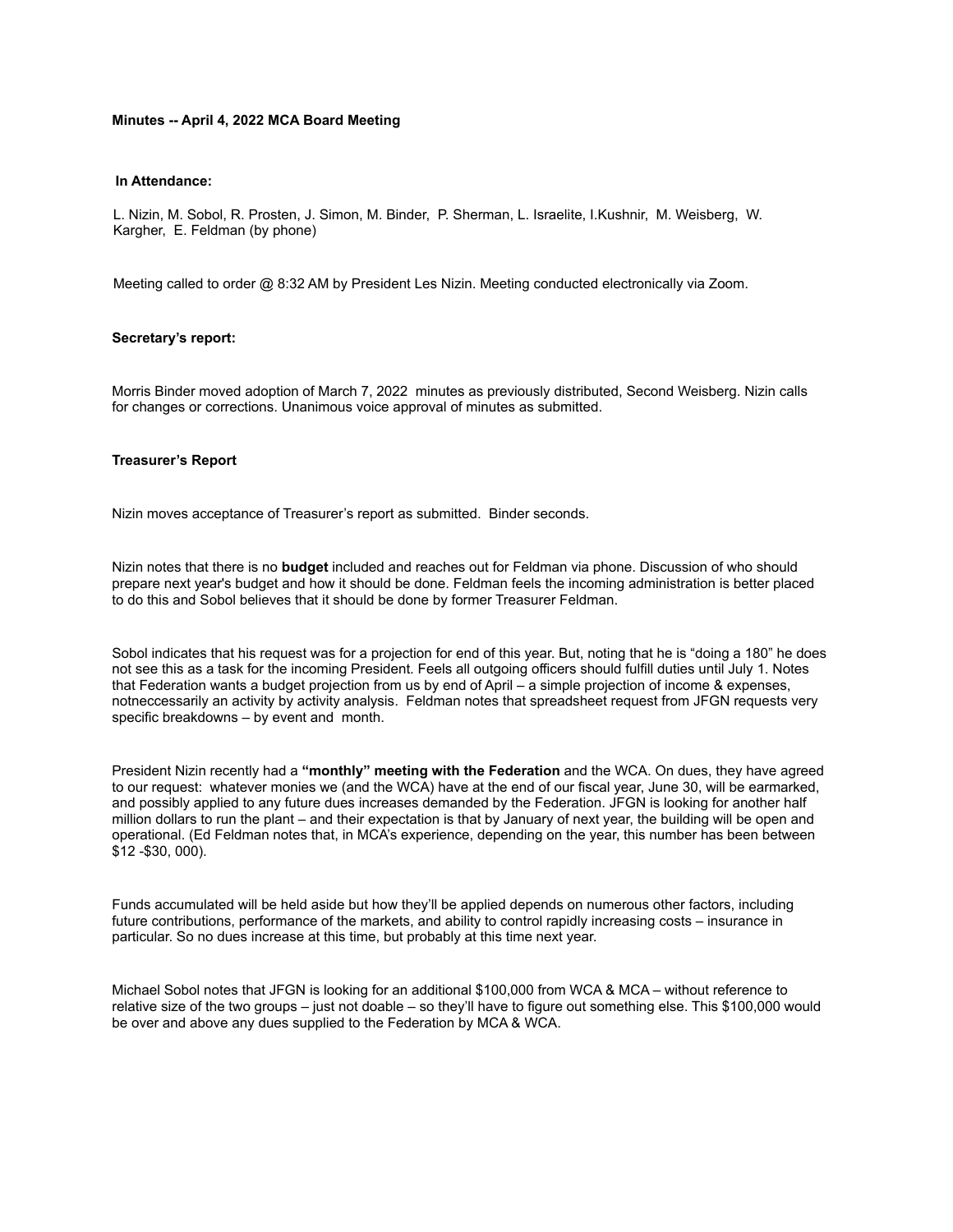With regard to the operation of the building itself, Jeffrey Feld has told us that:

- No charge ever for any MCA use of building
- JFGN will have a primary caterer costs to be covered by us if we utilize, but we can choose alternative.

Unanimous acceptance of report as submitted.

# **President's Report:**

# **Luncheons**

Luncheon at DeRomo's this Thursday, close to 100 registrants. After cancellations, my calculation is we have 96 or 97 people in attendance, which is pretty good. From this point forward, if anyone cancels, we're going to abide by our policy, and not refund.

Last month, we voted to have one price for next year's lunches – \$37. DeRomo's is costing us \$36.75 for Thursday's lunch, no idea what the Roma's will be charging next year, something to be discussed with the Event Manager. There's a commitment from the Audubon for \$35. So do we just stick with, and advertise \$37 across the board going forward ("that's my suggestion at this point") or do we want to think about it until we get closer to the season? Prices may have increased by then.

Larry Israelite says no need to decide now, as registration will not be open until October.

Les notes that that the number would have an impact on the budget being submitted to JFGN, so happy to leave it at \$37.

## **Bereavement**

Steve Brazina and Steve Weiss, both founders and original board members of MCA died within last month. WCA will be honoring deceased board members by purchasing pavers honoring their service at new JFGN building. General agreement that we should similarly honor all deceased board members with pavers consistent with what WCA is sponsoring.

Max Weisberg suggests that at the end of the year we're going to contribute more money anyhow, so "kill two birds with one stone" and donate a paver – as the proceeds would go to Federation it would be a "win win". Nizin and Sobol agree with concept, but say JFGN wants money over and above the end of year reversion. Federation wants "new" money – is already counting our year end surplus as "old" money.

Additional discussion of Weisberg suggestion. He wonders why the JFGN, having undertaken a building bigger than it can afford, is leaning on us. Nizin notes that JFGN board and Jane Schiif have insisted that "this building is for YOU!! (MCA & WCA members).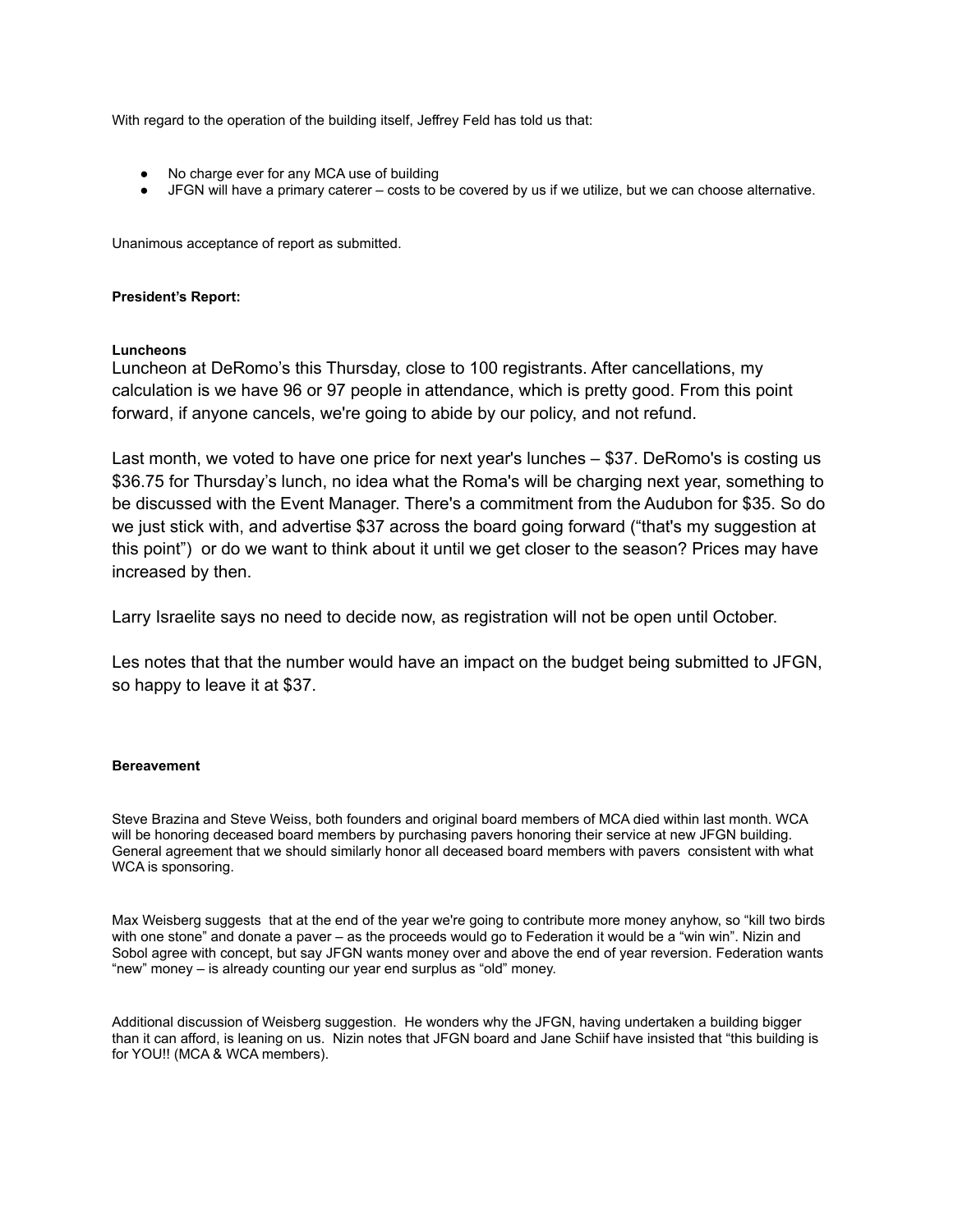Sobol moves, second Kushnir "that we buy pavers, equal to what the women are buying, for all deceased board members, past, current and future at the \$360 or \$720 level". Motion passes (all in favor except for 1 abstention).

#### **Guest policy**

Discussion of substitute guest policy suggested by Feldman committee. Nizin moves, Binder seconds its acceptance. Motion fails. Old policy remains in effect.

#### *Current Out of Town Guest Policy*

*An out of town guest may attend a MCA function under the following conditions:*

1. The attendee must be an out of town guest and must be accompanied at the event by a MCA member in good *standing*

*2. The guest attendee can attend one (1) MCA function in a calendar year*

3. In order for the guest to attend a MCA function he must be pre-approved by the Activity Coordinator of that activity

4. A guest can only attend a MCA function if all MCA members who wish to attend that MCA function have the *opportunity to do so*

5. All waivers/release documents required of MCA members to participate in that MCA activity must be executed and submitted to the Activity Coordinator by the guest including but not limited to the MCA long form waiver / release before *the guest can participate in that MCA activity.*

6. Any fee that is paid by a MCA member to attend or participate in the event must also be paid by the MCA member's *guest*

7. The attendee must possess the requisite skill level to participate in the event; i.e. pickleball, kayaking, and biking.

#### **Dinner Dance**

Michael Sobol updated financial information relating to dinner dance.

Income \$85 times 180. Subsidy \$5,000. There's the total income. There's the bill from the caterer at 19,009 18. So net loss after the \$5,000 subsidy is \$1,011.35. This is after an adjustment by the caterer who presented 6 ounce steaks instead of the 8 ounce steaks originally contracted (and billed) for.

Les Nizin notes that at the March board meeting Sobol offered to personally pick up the cost overrun,once its extent was known. Suggests it would now be in order to consider Larry Israelite's previously deferred motion (seconded by Sobol) to reimburse Sobol for full overage of \$1,011.35. Sobol says that is not needed as bill has already been paid in full. Nizin wants it on record that such a payment was subsequently approved by the board.

Jim Simon suggests that charging attendees an additional \$10 would have solved the issue and saved the MCA \$!,000. He suggests that should be the practice in the future. Sobol believes that this will not be an issue going forward as next year's dance will be at Vineyards – easier to control costs. Nizin notes that subsidies to dance have increased from \$1,500 to \$2,000 to \$5,000 and now over \$6,000.

Discussion of whether and to what extent future dances are to be subsidized. Sobol says he would accept a no subsidy situation.

Original Motion to cover the \$1,011.35 is called & passes without dissent.

## **Refund Policy**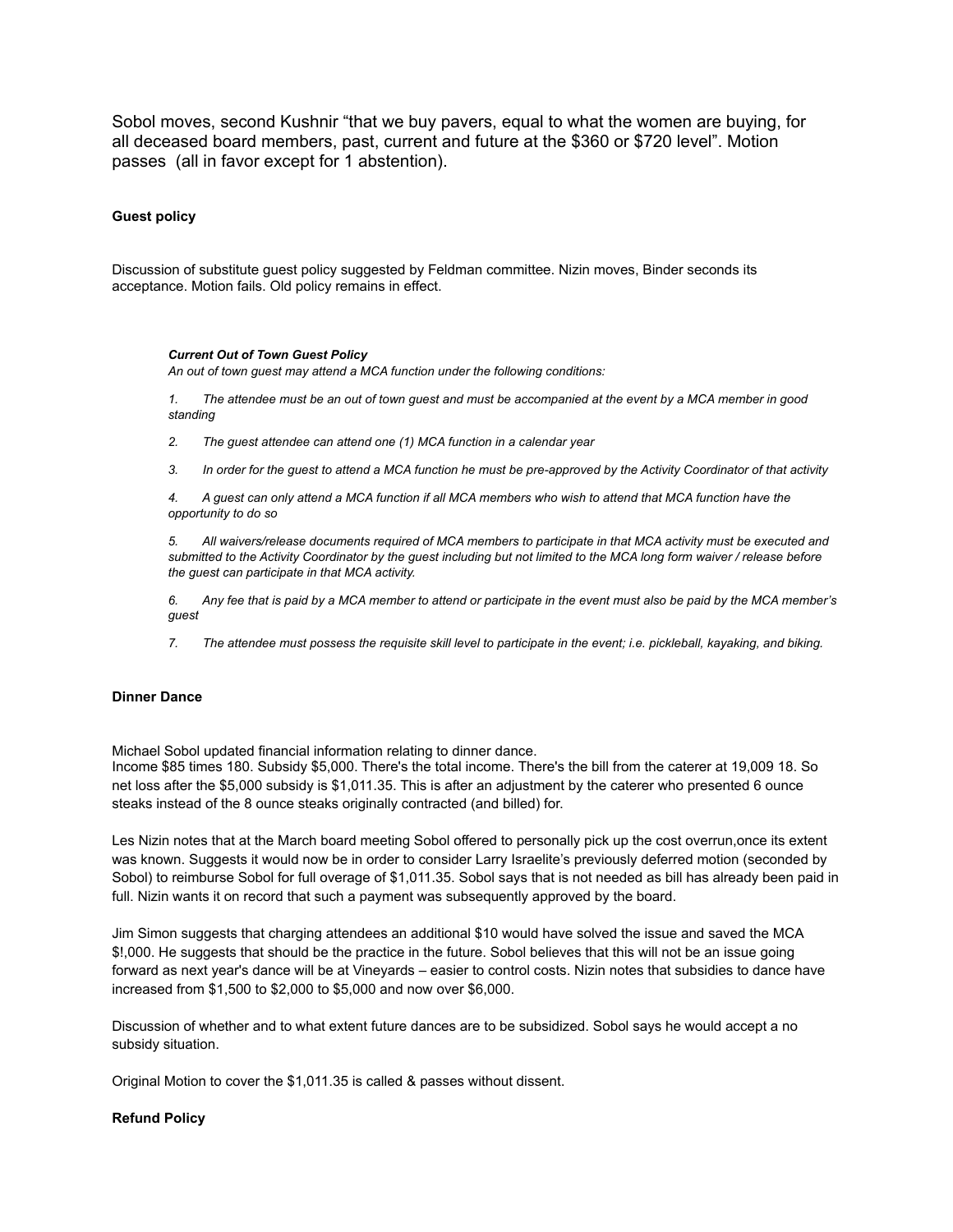Larry Israelite reports that approximately 73 members are due refunds of approximately \$2,800. Believes it should be dispensed lest it be a drag on next year's income if we don't issue refunds. This is an end of year change from prior stance that we should not refund. Payments made by credit card can be reimbursed by credit card if less than 6 months old. Otherwise a check has to be issued. There is a \$.30 cost to us for each credit card refund,but not clear what happens to the 9% transaction fee connected with original charge. Larry indicates the work involved in the refunds would take less than an hour. (No motion – seeming acceptance of refunding all).

# **MCA Officers' job responsibilities**

President Nizin notes that as by-laws were being changed, Larry Israelite had submitted a document last October that specified officer duties, but removed them from bylaws. He did this so that changes could be made quickly. Contents were not considered while bylaws were being discussed. Nizin believes it should be adopted if future officers are to know what they are agreeing to do. In response to a question from Prosten, Nizin says this document (dated "April 2022" is identical to the original document dated "October, 2021" – only the date on cover has been changed.

Prosten believes that the current document does not reflect duty shifts urged by Israelite at the March 4, Board meeting to insulate him from the ire of some members. The duty shifts proposed involved alterations in the duties of Treasurer, Secretary and President. While the shifts were not all adopted as proposed there were changes made to the duties of the President and the Membership Engagement head – changes Prosten believes not reflected in the document currently being considered.

President Nizin expresses concern that future officers have not been fully informed about the duties of the jobs they will be elected to in 3 days. And on July 1, they're going to be told," wait a minute, that's not your duties anymore. Your duties are going to be this plus that."

Michael Sobol says that there will definitely be changes in duties, so the matter should not be discussed now – it should be deferred until a new board is in place. He notes that the job Les is taking on is too big for one person and that as President he (Michael) will be handling a portion of the Program Chair's duties. President Nizin notes that a motion to table would take precedence and Sobol so moves, Israelite second. Motion fails 3-7.

Prosten notes that there has apparently been much discussion of this material amongst a very few people. He moves to defer consideration until the next meeting so that further explanations of duty changes can be put forth. Second Sobol. Motion passed.

Les will be inviting newly elected officers to the next meeting – perhaps they'll better understand their job functions as a result.

## **Program Committee Report:**

Michael Sobol reports attending a meeting of younger MCA members and some of their friends who are not members, but interested in creating a group that has a younger profile. They call themselves MCA Next Gen and their target members would be 65 & under. However, their programs would be open to all MCA members. They understand that all of their participants must be MCA members and that they will be subject to the MCA's bylaws and procedures – particularly Wild Apricot.

Michael read their mission statement:

The mission of the younger MCA division is to encourage members to network with each other, build solid relationships and have fun. This will be achieved through the organization and participation in various activities as established by the executive of this division.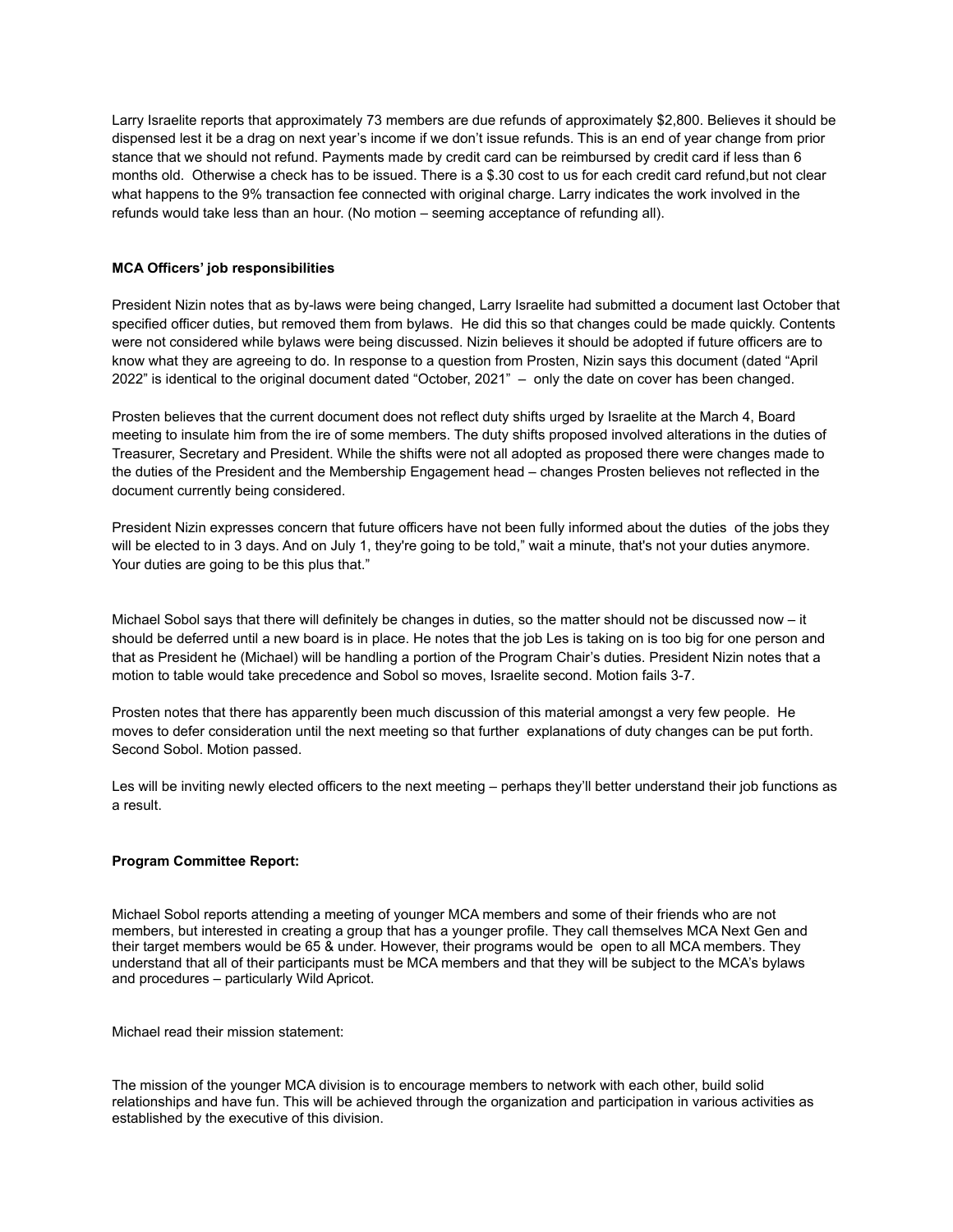Prosten thinks the idea great but is concerned with the terms "Division" and "Executive". There is no other grouping in MCA that uses such terms. Israelite says its not what it might seem – these are businessmen who talk a different language. They will not have separate officers and will not be a division – just another MCA interest group.

# Sobol yield rest of his presentation to Max Weisberg, who presented a suggestion for an annual Norman Goldberg Sportsman of the year award:

- *1. A committee of 3 will be appointed by the Head of Programming, subject to the approval of the President.*
- *2. Eligible Groups:*
	- *1. Pickleball*
	- *2. Bocce*
	- *3. Kayaking*
	- *4. Biking*
	- *5. Walking*
	- *6. Shooting*
	- *7. Golf*
	- *8. Ping Pong*
	- *9. Pool*
	- *10. Other recurring sports activities that may be added to the MCA catalog of programs.*
- *3. Any MCA member who has been active for 2 full years and has been a regular participant in at least one sport may be nominated.*
- *4. Nominations may be made by any participant in one or more of the eligible sports.*
- 5. *The committee will announce the winner which does not require board approval.*

# The award would read as follows:

*Norman Goldman Award for Outstanding MCA sportsmanship. This award is presented to the MCA member who has inspired friendship and camaraderie by acting as a mentor, teacher and advisor for sporting and athletic events, while enhancing MCA as an organization.*

Discussion of the concept centered on timing, eligibility and that the sport had to be physical in nature. Phil Sherman wondered why center on sports? Why not games, socializing or eating? Sobol suggests that Phil develop criteria for such awards and present them for consideration.

Consensus that award is a good idea, perhaps should be presented at a different time of year – maybe March – so as not to compete for attention with the Volunteer of the year (Founders') award. The award will be a nameplate on a plaque that will hang on wall in MCA's office at Federation

After further discussion Max Weisberg moves to create a Norman GoldmanSportsmanship award . First one to be presented at MCA's first membership meeting of the year in November. For the first award, Goldman's widow Jen and the bocce players would be invited to participate. Jen will also be invited to present the award. Award need not be annual. Will be reserved for particularly meritorious situations.

Motion passed unanimously.

## **Technology & Membership Report:**

Larry Israelite presented a visual report which is attached as "April Report.PDF".

#### **Membership Committee:**

Thas total members as of a couple of days ago at 657. 5 new members in March. Ira would like to have the membership polled about their summer plans and residence. He believes there are at least 260 (self-described) full time resident members. We might assess their wishes for Summer programming.

Larry Israelite agrees to put sucha poll together.